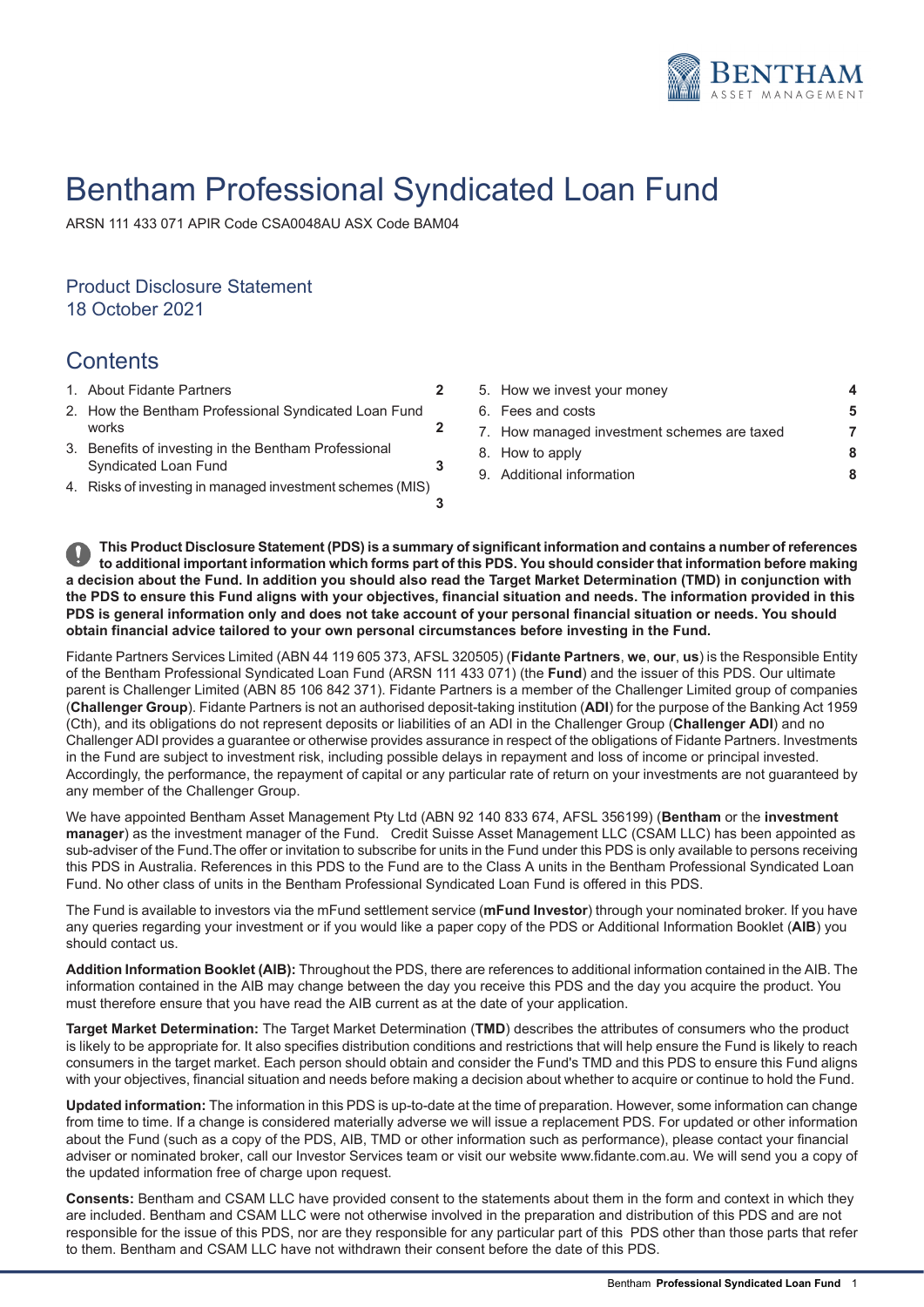# <span id="page-1-0"></span>1. About Fidante Partners

# **Fidante Partners – the Responsible Entity**

Fidante Partners is the Responsible Entity of the Fund. As Responsible Entity, we issue units in the Fund and are legally responsible to the unitholders of the Fund for its operation.

Fidante Partners forms long term alliances with talented investment teams to support and grow specialist investment management businesses. Through these strategic partnerships, we're able to provide investors with some of the world's most compelling investment strategies. We have appointed Bentham as the investment manager of the Fund. We provide back office, administration, and compliance support services to Bentham, allowing Bentham the freedom to focus on investing and managing the assets of the Fund.

A related entity of Fidante Partners has a partial equity stake in Bentham. Neither we, nor any of our related entities, nor Bentham guarantee the repayment of your capital or the performance of your investment or any particular taxation consequences of investing.

### **Bentham – the Investment Manager**

Bentham is a specialist fixed interest and credit investment manager. Bentham actively manages a number of credit focused funds with varying risk profiles. The portfolios are designed to generate income while diversifying risk in global credit markets. Bentham's goal is to deliver higher income to investors than can generally be achieved in traditional fixed interest markets with lower volatility than equity markets.

Bentham's investment philosophy is based on a strong credit culture and a systematic investment process, with a focus on the preservation of principal and protection against downside risk. The founders of Bentham previously worked together as part of the Credit Investment Group of Credit Suisse Alternative Capital Inc. If you would like more information on Bentham, please visit their website www.benthamam.com.

### **About Credit Suisse Asset Management (CSAM LLC)**

<span id="page-1-1"></span>CSAM LLC, an SEC Registered Investment Advisor that is an indirectly wholly owned subsidiary of Credit Suisse Group AG, is one of the largest and most experienced non-investment grade credit managers in the United States and Western Europe. It has been appointed as sub-adviser of the Fund and is responsible for security selection.

# 2. How the Bentham Professional Syndicated Loan Fund works

The Fund is a registered managed investment scheme (also known as a managed fund) that is an unlisted Australian unit trust governed by the constitution together with the Corporations Act 2001 (Cth) (**Corporations Act**) and other laws. Managed funds pool individual investors' monies which are then used to purchase assets in line with the Fund's investment objective.

Investors in the Fund are issued units in the Fund which represent their beneficial interest in the assets of the Fund, but do not give an investor an interest in any particular asset of the Fund. Certain rights are attached to these units and these rights are exercisable by the person who owns the units (referred to as **mFund Investor**, **unitholders** throughout this PDS). For specific information on investing, please refer to '8. How to apply' in this PDS.

### **Investing**

You can invest in the Fund as an mFund Investor.

For mFund Investors the minimum initial investment amount is \$10,000. . For additional investments, the minimum one-off additional investment amount is \$1,000. We can vary or waive the minimum investment amounts at any time.

For more information on how to make an investment, refer to '8. How to apply' in this PDS. All individual or joint investors in the Fund must be at least 18 years of age and all new investors must comply with our Customer Identification Program. Please refer to 'Customer Identification Program' in the Fund's AIB available on our website.

### **Withdrawing**

Once invested in the Fund, you can generally withdraw your investment at any time by making a withdrawal (subject to certain requirements).

Refer to 'Withdrawal risk' in this PDS for more information.

#### **Unit prices**

Unit prices will vary as the market value of the Fund's assets rise and fall. Unit prices are determined in accordance with the Constitution and are usually calculated each New South Wales business day. We have a Unit Pricing Permitted Discretions Policy which sets out how we will exercise any discretion in relation to the unit pricing. You can request a copy of this policy free of charge by contacting us on 13 51 53.

### **Processing**

If your valid investment or withdrawal request is received in our Sydney office before 3:00pm Sydney time on a NSW business day (referred to as the **transaction cut-off time**), it will usually be processed using the unit price determined as at the close of business on that day. If your valid investment or withdrawal request is received after the transaction cut-off time, or on a non-business day, it will usually be processed using the applicable unit price calculated as at the close of business on the next business day. We will provide notice if we are to change the transaction cut-off time.

If you are investing through the mFund Settlement Service transaction cut off times may vary. Please contact your nominated broker for further details.

## **Frequency of distributions**

The Fund generally pays distributions monthly; however, we do not guarantee any level of distributions and there may be periods in which reduced or no distributions are paid. Distributions will generally be paid directly to a nominated Australian financial institution or reinvested in additional units in the Fund as soon as practicable after the end of the Fund's distribution period.

### **How distributions are calculated**

Distributions you receive will generally represent your share of the distributable income of the Fund and can be made up of both income and net realised capital gains. Where more than one class is on issue, the distributable income referable to each particular class will be the proportion of distributable income properly referable to that class of units. Your share of any distribution depends on how many units you held at the end of the distribution period as a proportion of the total number of units on issue in the Fund at that time.

In certain circumstances, some income and/or net realised capital gains may be held back until the final distribution of the distribution period (being a period of up to 12 months) at the end of June to allow for market volatility.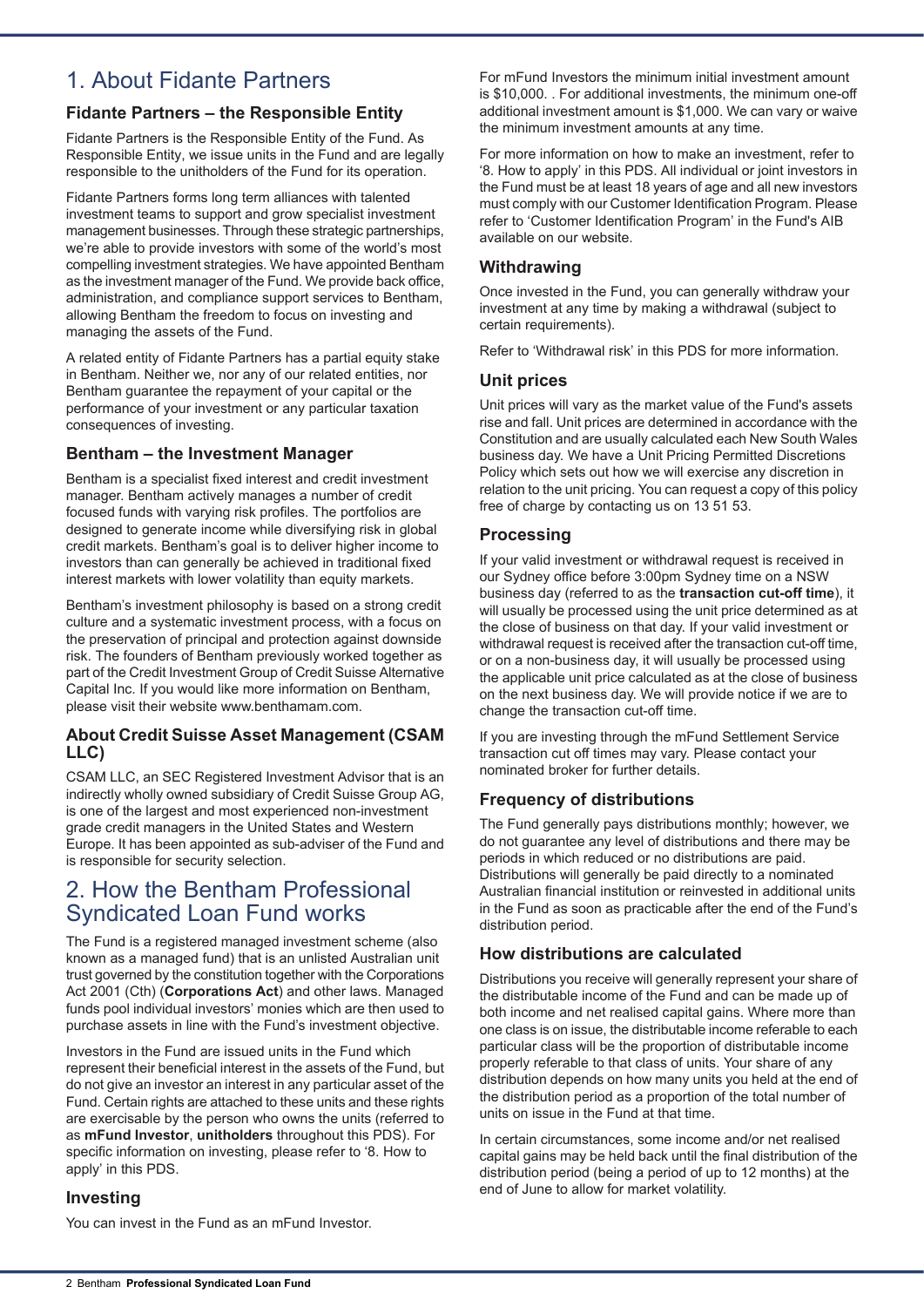**You should read the important information about 'How the Fund is governed', 'Additional information about investing', 'Additional information about withdrawing', 'Additional information about transactions', 'How unit prices are calculated', and 'Additional information about distributions' in the AIB before making a decision. Go to www.fidante.com.au/BSLFASX\_AIB.pdf. The material relating to 'How the Fund is governed', 'Additional information about investing', 'Additional information about withdrawing', 'Additional information about transactions', 'How unit prices are calculated', and 'Additional information about distributions' may change between the time when you read this PDS and when you acquire the product.**

# <span id="page-2-0"></span>3. Benefits of investing in the Bentham Professional Syndicated Loan Fund

# **Significant features and benefits**

- **Diversification:** The Fund provides investors with a diversified exposure to the global syndicated loan market that individual investors usually cannot achieve on their own.
- **Experienced investment team:** The Fund offers access to investment professionals who specialise in syndicated loans.
- **Seeks to add value:** Primarily invested in the U.S syndicated loan market, the Fund seeks to add value through loan selection and industry rotation.
- **Regular and reliable income:** The Fund aims to provide reliable and consistent monthly income.
- **Capital growth:** Potential for capital growth over the medium to long-term through the Fund's exposure to global credit markets.

<span id="page-2-1"></span>Refer to '5. How we invest your money' in this PDS for more information on the Fund's investments.

# 4. Risks of investing in managed investment schemes (MIS)

All investments carry risk. Different strategies carry different levels of risk depending on the assets that make up the strategy. Generally, assets with the potential for the highest long-term returns may also carry the highest level of risk.

When investing in an MIS, it is important to note that the value of assets in the MIS and the level of returns will vary. No return is guaranteed. Future returns may differ from past returns and investors may lose some or all of their money invested. Additionally, laws (including tax laws) that affect MIS may change in the future, which may have an adverse effect on the returns of MIS,

The level of acceptable risk will vary across investors and will depend upon a range of factors such as age, investment timeframe, where other parts of the investor's wealth is invested and the investor's level of risk tolerance.

The significant risks of investing in the Fund include:

- **Currency risk:** Some securities held by the Fund may be denominated in a currency different to Australian Dollars. A change in the value of these currencies relative to the Australian dollar can affect the value of the investments.
- **Derivative risk:** Risks associated with using derivatives may include, but are not limited to, the value of a derivative failing to move in line with that of the underlying asset and its potential illiquidity. Derivatives may also be subject to collateral risk and counterparty risk (refer to AIB).
- **Fixed income security risk:** Fixed interest securities are affected by interest rate risk and credit risk, with term to

maturity and quality of the issuer the main determinant of the impact of these risks. Refer to 'Interest rate risk' and 'Credit risk' in the AIB.

- **Fund risk:** The risk that changes to the Fund such as termination, changes to fees, or changes in government policies (including investment sanctions) can have an impact on the Fund and/or its investors.
- **Liquidity risk:** The risk that the securities in which the Fund is invested, or the Fund itself, may become illiquid. This may also impact an investor's ability to withdraw from the Fund (refer to 'Withdrawal risk' in the AIB).
- **Market risk:** The possibility for an investor to experience losses due to factors that affect the overall performance of the financial markets outside the control of the Fund.

**You should read the important information about 'Additional information about significant risks' in the AIB before making a decision about the Fund. Go to www.fidante.com.au/BSLFASX\_AIB.pdf. The material relating to 'Additional information about significant risks' may change between the time when you read this PDS and when you acquire units in the Fund.**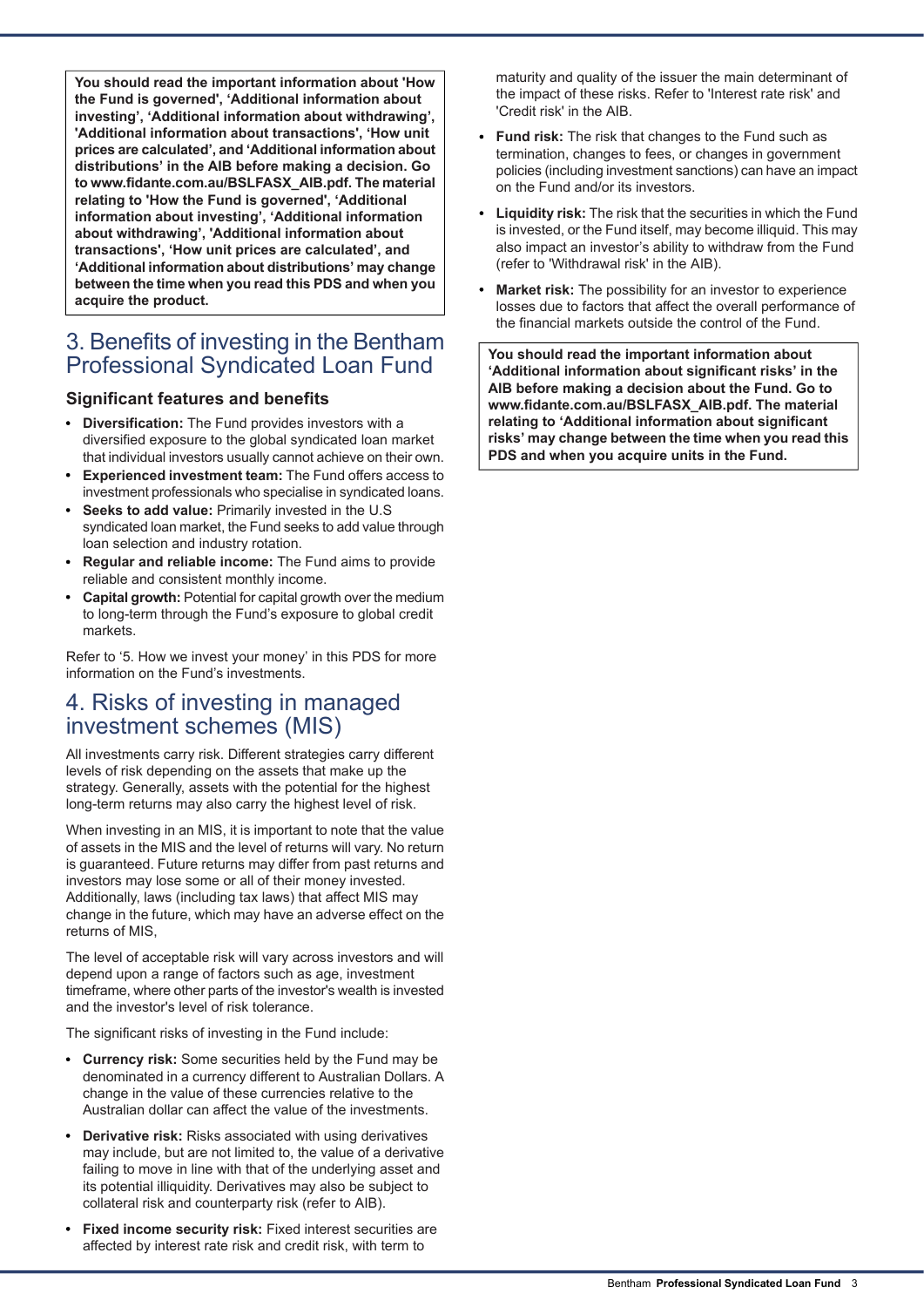# <span id="page-3-0"></span>5. How we invest your money

When choosing what to invest in, you should consider the likely investment return of the Fund, the risks associated **with investing in the Fund, and your own personal objectives, risk preference and investment time frame.**

| Investment return<br>objective                   | The Fund aims to achieve investment returns above its benchmark over the suggested minimum<br>investment timeframe.                                                                                                                                                                                                                                                                                                                                                                                                                                                                                                                                                                                                                                                                                                       |
|--------------------------------------------------|---------------------------------------------------------------------------------------------------------------------------------------------------------------------------------------------------------------------------------------------------------------------------------------------------------------------------------------------------------------------------------------------------------------------------------------------------------------------------------------------------------------------------------------------------------------------------------------------------------------------------------------------------------------------------------------------------------------------------------------------------------------------------------------------------------------------------|
| <b>Minimum suggested</b><br>investment timeframe | At least three years                                                                                                                                                                                                                                                                                                                                                                                                                                                                                                                                                                                                                                                                                                                                                                                                      |
| <b>Benchmark</b>                                 | Credit Suisse Leverage Loans Index (hedged into AUD)                                                                                                                                                                                                                                                                                                                                                                                                                                                                                                                                                                                                                                                                                                                                                                      |
| <b>Risk level</b>                                | Lower risk<br>Higher risk<br>Typically, lower rewards<br>Typically, higher rewards<br>3<br>$\overline{5}$<br>2<br>4<br>6                                                                                                                                                                                                                                                                                                                                                                                                                                                                                                                                                                                                                                                                                                  |
|                                                  | Refer to 'Additional information about the Fund's investments' in the AIB for further information about<br>the Fund's risk.                                                                                                                                                                                                                                                                                                                                                                                                                                                                                                                                                                                                                                                                                               |
| <b>Description of the</b><br><b>Fund</b>         | The Fund is actively managed and aims to provide investors with exposure to high yielding investments<br>primarily through the US syndicated loan market (non-investment grade securities) with limited exposure<br>to US corporate debt securities that are rated below investment grade (i.e. high yield bonds) and<br>collateralised debt obligations. It does this by investing in the Bentham Syndicated Loan Fund (ARSN<br>110 077 159) (Underlying Fund). In this PDS, where we refer to the Fund's investments, we generally<br>do so on a 'look-through' basis; that is, we are referring to the underlying assets that the Fund is<br>exposed to through its investment in the Underlying Fund. CSAM LLC has been appointed as<br>sub-adviser of the Underlying Fund and is responsible for security selection. |
|                                                  | The Fund is intended to be suitable for investors seeking to invest for at least three years, with a<br>preference for stable income with minimised risk of capital loss. To help you understand the following<br>information relating to the Fund's investments, definitions of the important investment terms are provided<br>in the Fund's Additional Information booklet available on our website.                                                                                                                                                                                                                                                                                                                                                                                                                    |
|                                                  | Investment approach                                                                                                                                                                                                                                                                                                                                                                                                                                                                                                                                                                                                                                                                                                                                                                                                       |
|                                                  | The Underlying Fund seeks to add value through loan selection and industry rotation, while maintaining<br>a highly diversified portfolio.                                                                                                                                                                                                                                                                                                                                                                                                                                                                                                                                                                                                                                                                                 |
|                                                  | Bottom-up analysis is used to select individual investments and a conservative approach is employed<br>with regard to credit selection, emphasising the preservation of principal. Investments are made in<br>different industries and geographies and with different issuers. Loans are managed on the belief that<br>returns above benchmark are driven by a strong credit culture and a systematic investment process.<br>Security selection is based on value relative to the capital structure of comparable companies and<br>industries. The preservation of principal and protection against downside risk plays an important role<br>in the investment process. The Underlying Fund has a high level of industry and issuer diversification.                                                                      |
| <b>Description of the</b>                        | Investment universe and portfolio construction                                                                                                                                                                                                                                                                                                                                                                                                                                                                                                                                                                                                                                                                                                                                                                            |
| <b>Fund cont</b>                                 | The Underlying Fund typically invests in the senior secured syndicated loan market but may have<br>limited exposure to other credit investments including, but not limited to senior loans, second lien<br>loans, high yield bonds, credit default swaps, collateralised debt obligations, repurchase agreements<br>and reverse repurchase agreements.                                                                                                                                                                                                                                                                                                                                                                                                                                                                    |
|                                                  | The Underlying Fund's investments are typically denominated in United States dollars but may also<br>be denominated in other currencies including Australian dollars, Euros and Pounds. It may also use<br>derivatives as a risk management tool, which include, but are not limited to, currency swaps, interest<br>rate swaps and credit default swaps. The final portfolio reflects a rigorous fundamental approach to<br>credit portfolio management.                                                                                                                                                                                                                                                                                                                                                                 |
|                                                  | Portfolio construction guidelines promote diversification by limiting the:                                                                                                                                                                                                                                                                                                                                                                                                                                                                                                                                                                                                                                                                                                                                                |
|                                                  | • maximum portfolio exposure to any single issuer to 2% of the net asset value of the Underlying<br>Fund (for non-investment grade securities);<br>• maximum portfolio exposure to any single industry sector will generally be 10% of the Underlying<br>Fund's investments but will allow two industries to be up to 15% and one industry up to 13.5%; and<br>• minimum number of issuer exposures to 60.                                                                                                                                                                                                                                                                                                                                                                                                                |
|                                                  | <b>Currency strategy</b>                                                                                                                                                                                                                                                                                                                                                                                                                                                                                                                                                                                                                                                                                                                                                                                                  |
|                                                  | Bentham aims to fully hedge any foreign currency exposure back to the Australian dollar. Please refer                                                                                                                                                                                                                                                                                                                                                                                                                                                                                                                                                                                                                                                                                                                     |
|                                                  | to 'Currency risk' for additional information.                                                                                                                                                                                                                                                                                                                                                                                                                                                                                                                                                                                                                                                                                                                                                                            |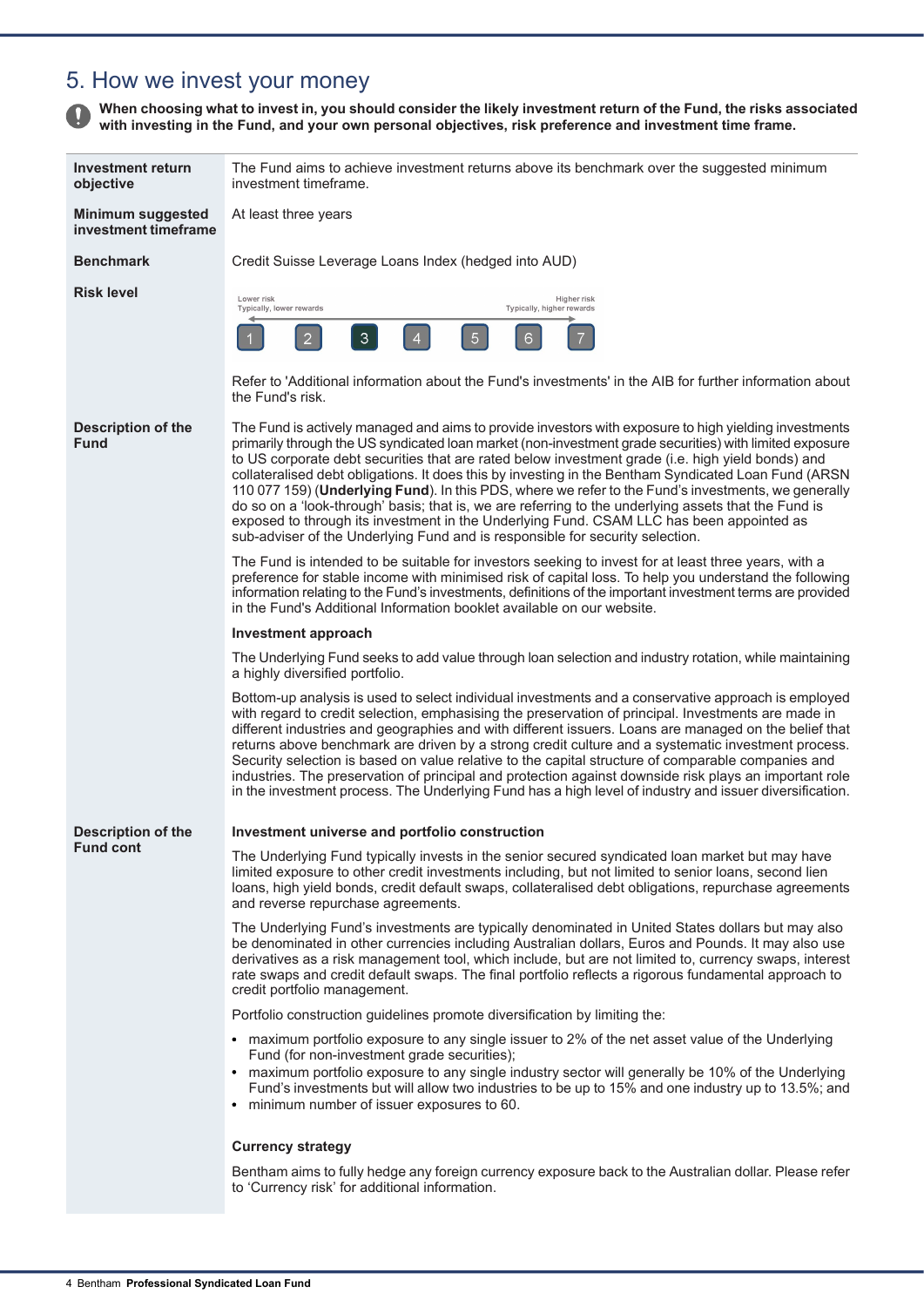| <b>Strategic asset</b>                                                             | Asset class <sup>2</sup>                                                                                                                                                                                                                                                                                                                                                                                                                                                                                                                                                                                       | Min $(%)$ | Max (%) |  |
|------------------------------------------------------------------------------------|----------------------------------------------------------------------------------------------------------------------------------------------------------------------------------------------------------------------------------------------------------------------------------------------------------------------------------------------------------------------------------------------------------------------------------------------------------------------------------------------------------------------------------------------------------------------------------------------------------------|-----------|---------|--|
| allocation ranges <sup>1</sup>                                                     | Syndicated loan                                                                                                                                                                                                                                                                                                                                                                                                                                                                                                                                                                                                | 60        | 100     |  |
|                                                                                    | High yield bonds                                                                                                                                                                                                                                                                                                                                                                                                                                                                                                                                                                                               |           | 15      |  |
|                                                                                    | Non-rated debt securities                                                                                                                                                                                                                                                                                                                                                                                                                                                                                                                                                                                      | 0         | 10      |  |
|                                                                                    | Collateralised debt obligations                                                                                                                                                                                                                                                                                                                                                                                                                                                                                                                                                                                |           | 10      |  |
|                                                                                    | 'These are asset allocation ranges for the Fund. If market movements, investments into or withdrawals from the Fund, or changes                                                                                                                                                                                                                                                                                                                                                                                                                                                                                |           |         |  |
|                                                                                    | in the nature of an investment, cause the Fund to move outside these ranges, or a limit set out in this PDS, this will be addressed                                                                                                                                                                                                                                                                                                                                                                                                                                                                            |           |         |  |
|                                                                                    | by us or Bentham as soon as reasonably practicable.                                                                                                                                                                                                                                                                                                                                                                                                                                                                                                                                                            |           |         |  |
|                                                                                    | <sup>2</sup> These ranges are based on net exposures and may vary in accordance with hedging. The Fund will also generally include an                                                                                                                                                                                                                                                                                                                                                                                                                                                                          |           |         |  |
|                                                                                    | exposure to cash at bank.                                                                                                                                                                                                                                                                                                                                                                                                                                                                                                                                                                                      |           |         |  |
| Labour standards or<br>environmental, social<br>or ethical (ESG)<br>considerations | Bentham believes ESG analysis can assist in the identification of risks which can significantly impact<br>credit worthiness. While Bentham takes into account labour, environmental, social and governance<br>considerations when selecting, retaining or realising underlying investments, it does not adhere to any<br>particular set of standards nor does Bentham have a predetermined view as to what constitutes a<br>labour, environmental, social or ethical consideration, as these are determined on a case-by-case<br>basis. Bentham's consideration of ESG factors is detailed further in the AIB. |           |         |  |
| <b>Changes to</b><br>investment policy                                             | The Constitution permits a wide range of investments and gives us, as Responsible Entity, broad<br>investment powers. We may change the investment manager and/or vary the investment objectives,<br>strategies, benchmarks, asset allocation ranges and processes of the Fund. We will give unitholders<br>written notice of any material variation which we believe they would not have reasonably expected.                                                                                                                                                                                                 |           |         |  |

<span id="page-4-0"></span>**You should read the important information about 'Additional information about the Fund's investments' in the AIB before making a decision. Go to www.fidante.com.au/BSLFASX\_AIB.pdf. The material relating to 'Additional information** about the Fund's investments' may change between the time when you read this PDS and when you acquire the **product.**

# 6. Fees and costs

#### **DID YOU KNOW?**

Small differences in both investment performance and fees and costs can have a substantial impact on your long term returns. For example, total annual fees and costs of 2% of your account balance rather than 1% could reduce your final return by up to 20% over a 30 year period (for example, reduce it from \$100,000 to \$80,000). You should consider whether features such as superior investment performance or the provision of better member services justify higher fees and **costs. You may be able to negotiate to pay lower fees. Ask the fund or your financial adviser.**

#### **TO FIND OUT MORE**

If you would like to find out more, or see the impact of the fees based on your own circumstances, the **Australian Securities and Investments Commission** (**ASIC**) Moneysmart website ([www.moneysmart.gov.au\)](http://www.moneysmart.gov.au) has a managed funds fee calculator to help you check out different fee options.

#### **Fees and other costs**

This section shows fees and other costs that you may be charged. The information in this summary can be used to compare costs between different simple managed investment schemes. These fees and costs may be paid directly from your account or deducted from the returns on your investment. Taxes are set out in another part of this document. You should read all the information about fees and costs because it is important to understand their impact on your investment.

#### **Fees and costs summary**

| Bentham Professional Syndicated Loan Fund                                                             |                                                                                                         |                                                                                                                                                                                                                                                                                                                                                                                                                                                                                                                                                                                                                                                             |  |
|-------------------------------------------------------------------------------------------------------|---------------------------------------------------------------------------------------------------------|-------------------------------------------------------------------------------------------------------------------------------------------------------------------------------------------------------------------------------------------------------------------------------------------------------------------------------------------------------------------------------------------------------------------------------------------------------------------------------------------------------------------------------------------------------------------------------------------------------------------------------------------------------------|--|
| Type of fee or cost                                                                                   | Amount <sup>6</sup>                                                                                     | How and when paid                                                                                                                                                                                                                                                                                                                                                                                                                                                                                                                                                                                                                                           |  |
| Ongoing annual fees and costs                                                                         |                                                                                                         |                                                                                                                                                                                                                                                                                                                                                                                                                                                                                                                                                                                                                                                             |  |
| Management fees and<br>costs <sup>1,2,3,4</sup><br>The fees and costs for<br>managing your investment | The management fees and<br>costs of the Fund<br>are $0.84\%$ p.a. of the net<br>asset value of the Fund | The amount quoted is made up of the following three components:<br>Management fees, which are calculated and accrued daily and paid<br>monthly in arrears from the Fund's assets on or around the last<br>business day of the month.<br>Indirect costs (if any), which are deducted from the Fund's assets,<br>accrued daily in the net asset value, and then paid as and when due.<br>Recoverable expenses which may be abnormal operating expenses<br>(if any) that, if changed, will be deducted from the Fund's assets, and<br>paid as incurred; and/or normal operating expenses and investment<br>expenses, which are paid out of the management fee. |  |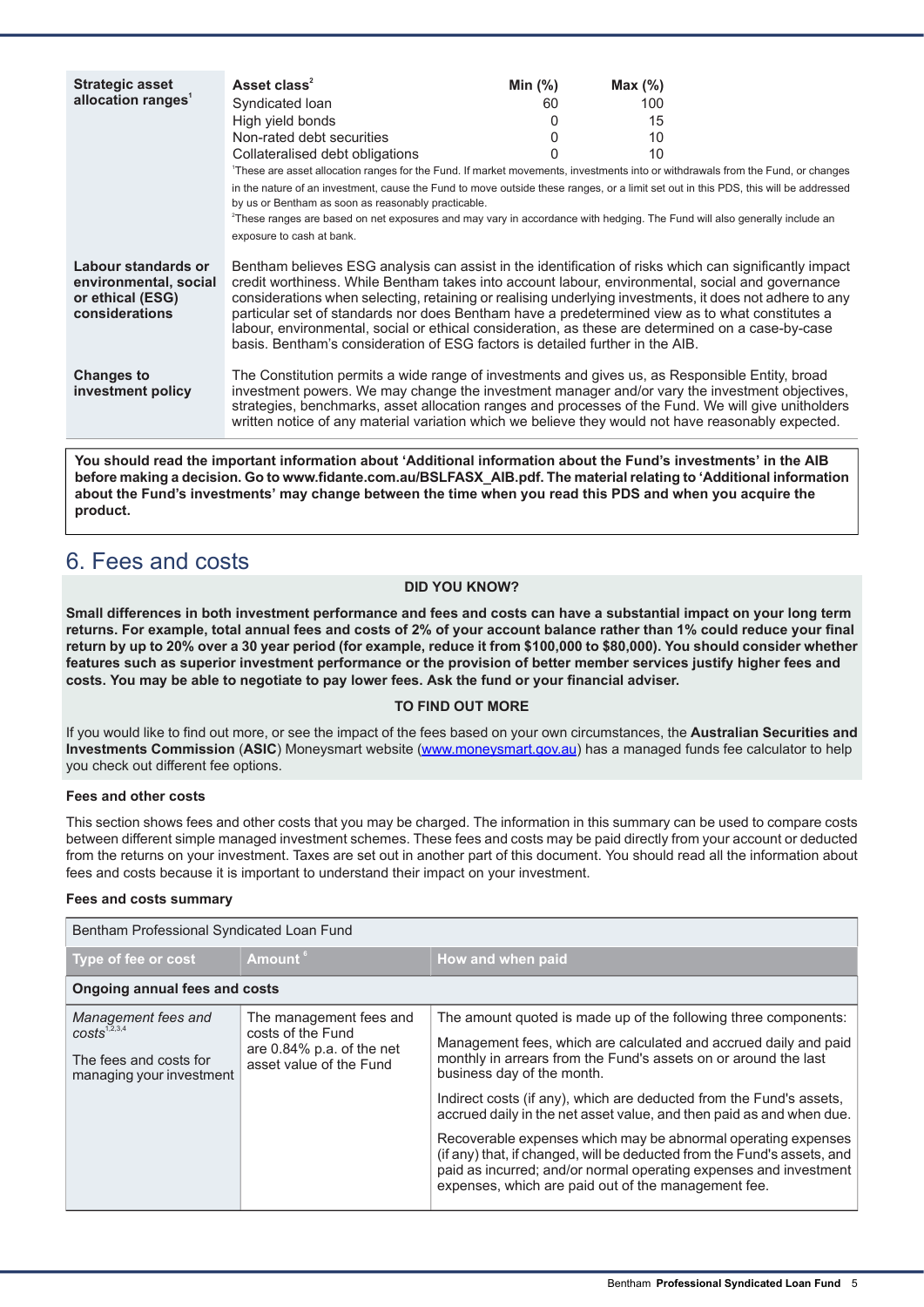| Performance fees                                                                                              | Not applicable                                                                                                                      | Not applicable                                                                                              |
|---------------------------------------------------------------------------------------------------------------|-------------------------------------------------------------------------------------------------------------------------------------|-------------------------------------------------------------------------------------------------------------|
| Amounts deducted from<br>your investment in relation<br>to the performance of the<br>product                  |                                                                                                                                     |                                                                                                             |
| Transaction Costs <sup>5</sup>                                                                                | The net transaction                                                                                                                 | Transaction costs are deducted from the assets of the Fund as and                                           |
| The costs incurred by the<br>scheme when buying or<br>selling assets                                          | costs incurred by the Fund for<br>the last financial year were<br>approximately 0.00% p.a. of<br>the net asset value of the<br>Fund | when they are incurred (where not otherwise recovered through the<br>buy/sell spread).                      |
|                                                                                                               |                                                                                                                                     | Member activity related fees and costs (fees for services or when your money moves in or out of the scheme) |
| <b>Establishment fee</b>                                                                                      | Not applicable                                                                                                                      | Not applicable                                                                                              |
| The fee to open your<br>investment                                                                            |                                                                                                                                     |                                                                                                             |
| Contribution fee                                                                                              | Nil                                                                                                                                 | Not applicable                                                                                              |
| The fee on each amount<br>contributed to your<br>investment                                                   |                                                                                                                                     |                                                                                                             |
| Buy-sell spread                                                                                               | +0.35%/-0.35% of the                                                                                                                | Charged at time of transaction and paid into the Fund when you                                              |
| An amount deducted from<br>your investment<br>representing costs incurred<br>in transactions by the<br>scheme | investment or withdrawal<br>amount                                                                                                  | invest in or withdraw from the Fund. The spread is reflected in the<br>unit price.                          |
| Withdrawal fee                                                                                                | Nil                                                                                                                                 | Not applicable                                                                                              |
| The fee on each amount<br>you take out of your<br>investment                                                  |                                                                                                                                     |                                                                                                             |
| Exit fee                                                                                                      | Not applicable                                                                                                                      | Not applicable                                                                                              |
| The fee to close your<br>investment                                                                           |                                                                                                                                     |                                                                                                             |
| Switching fee                                                                                                 | Nil                                                                                                                                 | Not applicable                                                                                              |
| The fee for changing your<br>investment options                                                               |                                                                                                                                     |                                                                                                             |

1. Unless otherwise stated, all fees and costs are quoted gross of income tax and any Goods and Services Tax (**GST**) and reduced by any input tax credits (**ITC**s) or reduced input tax credits (**RITC**s) as applicable. Where available, the prescribed RITC rate is currently 55% or 75%, depending on the nature of the fee or cost incurred. Due to the impact of GST, ITC and RITC calculations, actual fees may vary slightly from those stated and may be rounded to two decimal places.

2. For certain wholesale clients (as defined in the Corporations Act) we may, at our discretion, negotiate, rebate or waive all or part of our fees. Please refer to 'Can fees be different for different investors?' under the heading 'Additional explanation of fees and costs' in the AIB for more information.

3. All estimates of fees and costs in this section are based on information available as at the date of this PDS and reflect the Responsible Entity's reasonable estimates of the typical fees for the current financial year. The costs component of management fees and costs reflect the actual amount incurred for last financial year and the Responsible Entity's reasonable estimates where information was not available as at the date of this PDS (adjusted to reflect a 12-month period). All figures have been rounded to two decimal places. Please refer to Management fees and costs' under the heading 'Additional explanation of fees and costs' in the AIB for more information on management fees and costs.

4. Please refer to 'Other payments' under the heading 'Additional explanation of fees and costs' in the AIB for more information on costs that may be payable.

5. Transaction costs are the costs associated with the buying and selling of the Fund's assets. These costs include brokerage, settlement costs, clearing costs, stamp duty and other government taxes or charges and include the transactional and operational costs incurred by the underlying assets. Transaction costs are recovered from the assets of the Fund as and when they are incurred. The amount quoted reflects the transaction costs not recovered by the buy/sell spread for the last financial year (adjusted to reflect a 12-month period), including our reasonable estimates where information about actual costs was unavailable at the date of this PDS.

6. 'Nil' means there is an entitlement under the constitution but we have elected not to charge it. 'Not applicable' means there is no entitlement for us to charge this fee.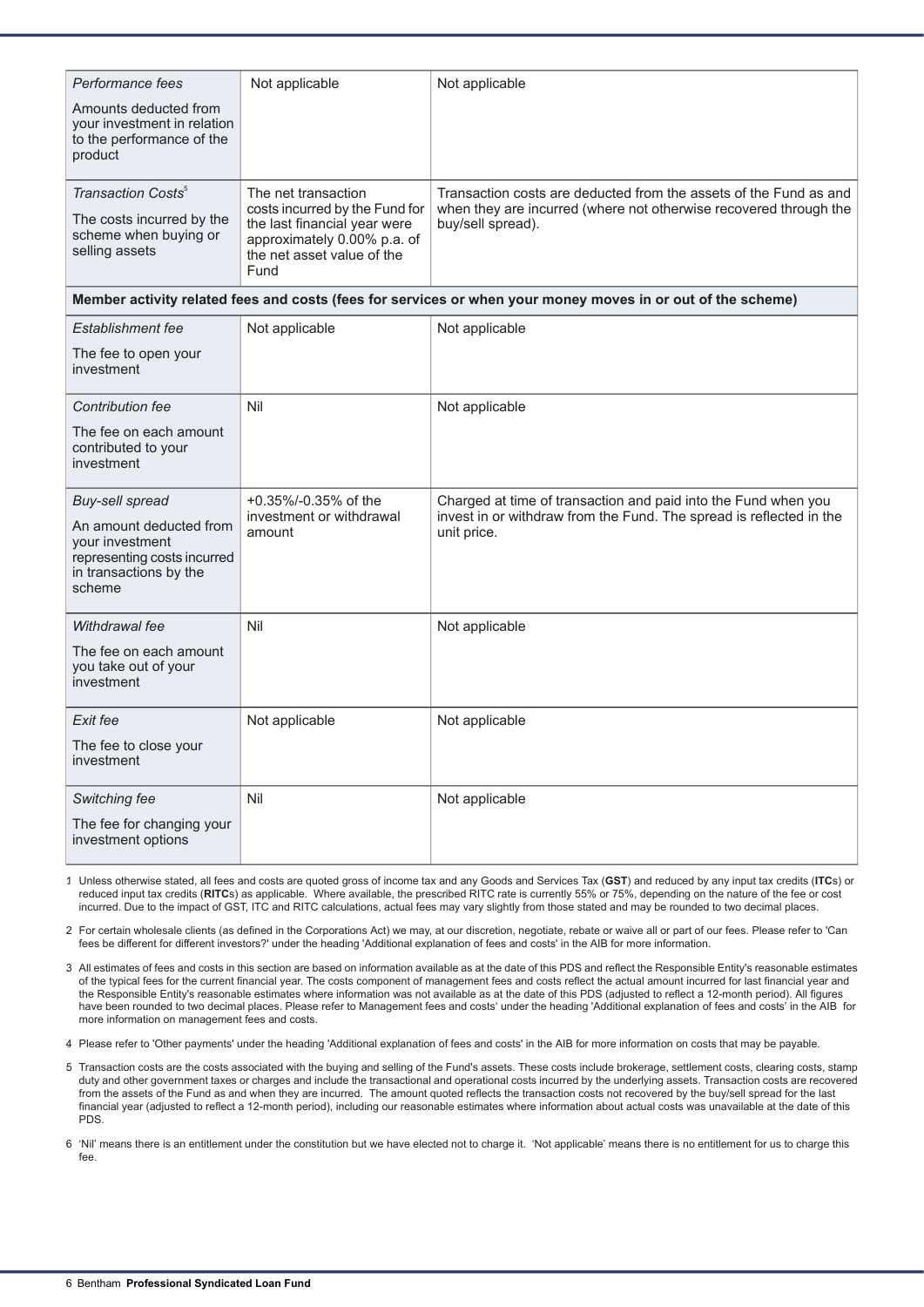# **Example of annual fees and costs for the Fund**

This table gives an example of how the ongoing annual fees and costs in the Fund can affect your investment over a 1-year period. You should use this table to compare this product with products offered by other managed investment schemes.

| <b>EXAMPLE - Bentham</b><br><b>Professional Syndicated</b><br><b>Loan Fund</b> | <b>BALANCE OF \$50,000 WITH A CONTRIBUTION OF \$5,000 DURING YEAR</b> |                                                                                                                                                                                 |
|--------------------------------------------------------------------------------|-----------------------------------------------------------------------|---------------------------------------------------------------------------------------------------------------------------------------------------------------------------------|
| <b>Contribution Fees</b>                                                       | Nil                                                                   | For every additional \$5,000 you put in, you will be charged \$0                                                                                                                |
| <b>Plus</b> Management fees<br>and costs                                       | $0.84\%$ p.a. of the net asset<br>value of the Fund                   | And, for every \$50,000 you have in the Fund, you will be charged or<br>have deducted from your investment \$420 each year.                                                     |
| <b>PLUS</b> Performance fees                                                   | Nil                                                                   | And, you will be charged or have deducted from your investment \$0<br>in performance fees each year.                                                                            |
| <b>PLUS</b> Transaction costs                                                  | 0.00% p.a. of the net asset<br>value of the Fund                      | And, you will be charged or have deducted from your investment \$0<br>in transaction costs.                                                                                     |
| <b>EQUALS</b> Cost of the Fund                                                 |                                                                       | If you had an investment of \$50,000 at the beginning of the year and<br>you put in an additional \$5,000 during that year, you would be charged<br>fees of and costs of: \$420 |
|                                                                                |                                                                       | What it costs you will depend on the investment option you<br>choose and the fees you negotiate.                                                                                |

This example assumes that the \$5,000 contribution is made at the end of the year and the value of the investment is otherwise consistent, therefore the management fees and costs associated above are calculated using the \$50,000 balance only. Please note that this is just an example. In practice, actual investment balances will vary daily and the actual fees and expenses we charge are based on the value of the Fund, which also fluctuates daily. Additional fees may apply. Please note that this example does not capture all the fees and costs that may apply to you such as the buy/sell spread. For a detailed explanation about all of the fees and costs that apply see the fees and costs summary above.

# **Calculator**

There is a calculator provided by ASIC on its Moneysmart website (www.moneysmart.gov.au) that you can use to calculate the effect of fees and costs on your balance.

## **Additional explanation of fees and costs**

Please refer to the 'Fees and other costs' section in the AIB for further explanations of the fees and costs of the Fund.

**Additional fees may be paid to a financial adviser if one is consulted or broker if accessing the Fund through mFund. You should refer to the financial adviser's statement of advice or broker's Financial Services Guide which provides details of the fees payable.**

## **Can the fees change?**

All fees can change. Reasons for this might include changing economic conditions and changes in regulation. We will give unitholders 30 days' written notice of any proposed increase in fees. We cannot charge more than the Constitution allows. If we wish to raise fees above the amount allowed for in the Constitution, we would first need to obtain the approval of unitholders. We also reserve the right to waive or reduce any of the fees and costs described in this PDS without prior notice.

**You should read the important information about 'Fees and costs' in the AIB before making a decision about this product. Go to**

**www.fidante.com.au/BSLFASX\_AIB.pdf. The material relating to 'Fees and costs' may change between the time when you read this PDS and when you acquire the product.**

# <span id="page-6-0"></span>7. How managed investment schemes are taxed

**Investing in a registered managed investment scheme is likely to have tax and/or social security consequences and you are strongly advised to seek professional tax advice.**

The Responsible Entity has elected for the Fund to be an Attribution Managed Investment Trust (**AMIT**). It is intended that all determined trust components (i.e. assessable income, exempt income and non-assessable non-exempt income) will be attributed to members each year so that the Fund itself is not subject to tax. As an investor you will be assessed for tax on your attributed share of the Fund's taxable income, including any net capital gains. The Fund does not pay tax on behalf of Australian investors. Fidante Partners is not a registered tax (financial) adviser and is not licensed or authorised to provide tax advice. We strongly advise that you obtain your own professional advice regarding your position, as tax and social security laws are complex and subject to change, and investors' individual circumstances vary.

**You should read the important information about 'Taxation considerations' in the AIB before making a decision. Go to www.fidante.com.au/BSLFASX\_AIB.pdf. The material relating to 'Taxation considerations' may change between the time when you read this PDS and when you acquire the product.**